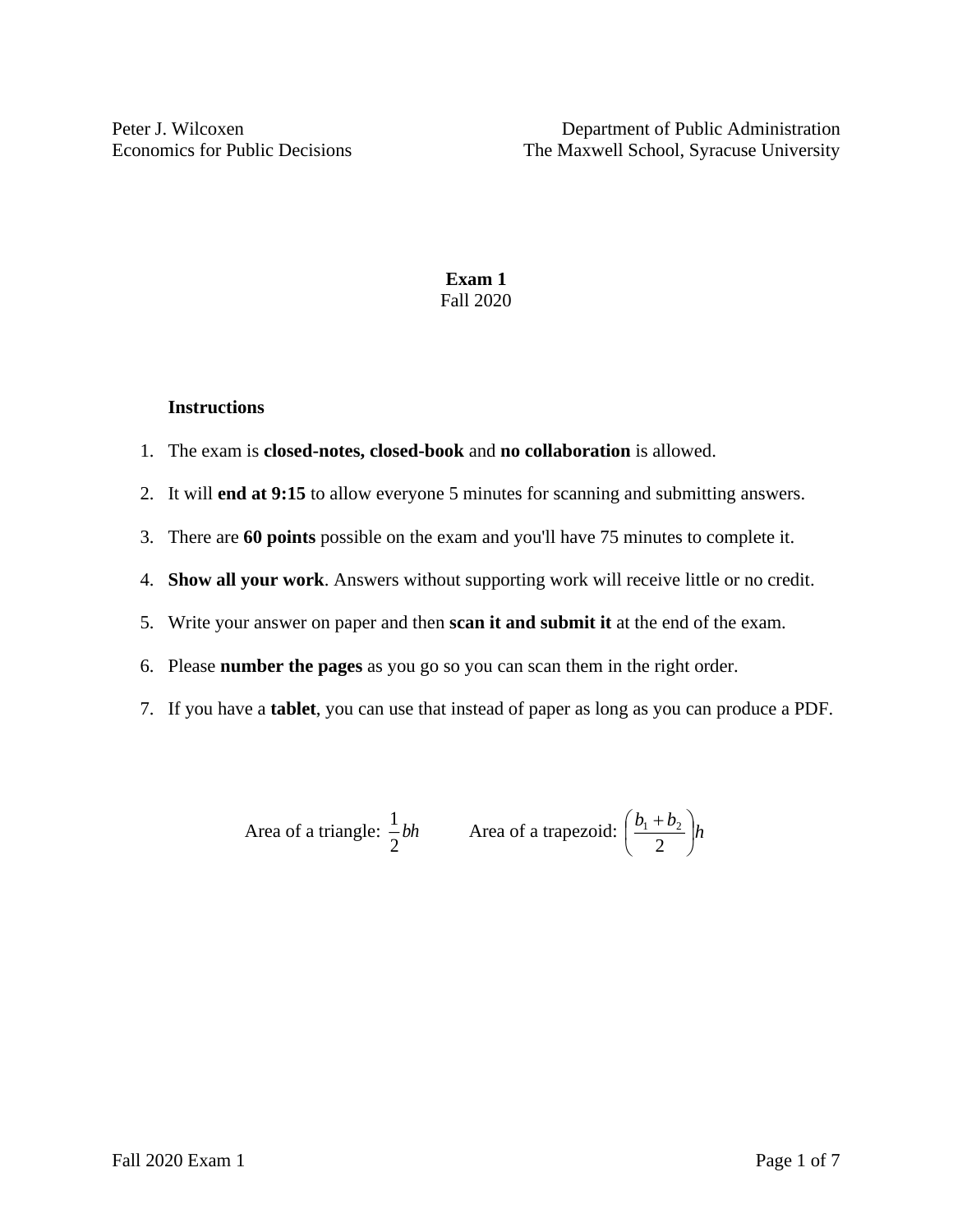# **Question 1 (30 points)**

A good is purchased by households of types A and B and produced sellers of type C. Key information about each group is shown below.

| <b>Type</b>              | Number   Curve |                                          | Income  |
|--------------------------|----------------|------------------------------------------|---------|
| Individual type A buyer  |                | $10 \mid WTP_{Ai} = 1000 - 2Q_{Ai}^D$    | 50,000  |
| Individual type B buyer  |                | $5 \mid WTP_{Bi} = 500 - 0.25Q_{Bi}^{D}$ | 150,000 |
| Individual type C seller | 200            | $WTA_{ci} = 10 + 2Q_{ci}^{S}$            | n/a     |

(a) *15 points.* Please compute:  $\Box$  the market equilibrium price and quantity;  $\Box$  the quantity purchased by an individual A household;  $\Box$  the quantity sold by an individual C seller; and  $\square$  illustrate the market equilibrium with an appropriate graph.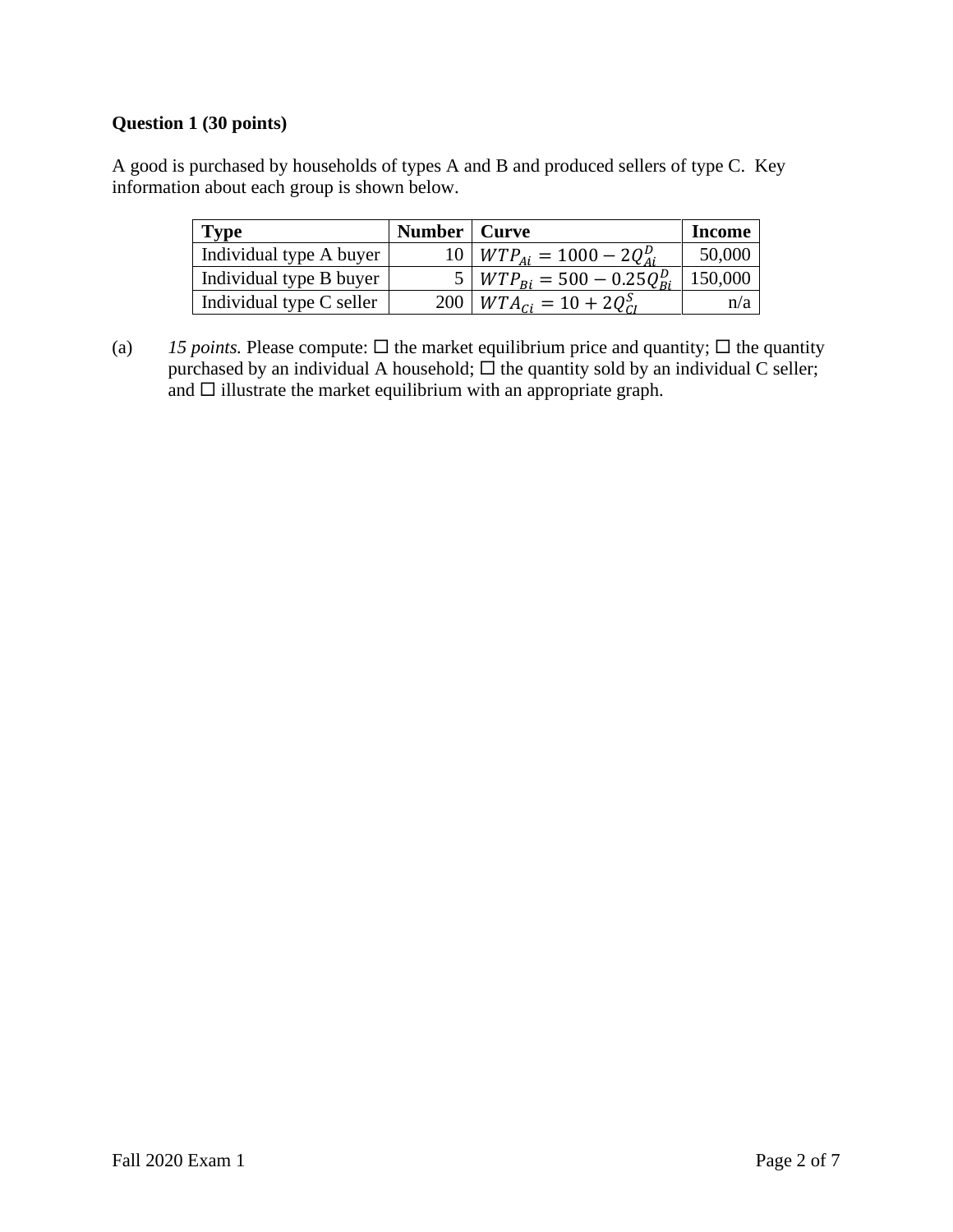### **Question 1, continued**

Now suppose the government is considering a \$20 subsidy on the good and would like to know how it would impact the market, and whether it would be progressive or regressive. A subsidy is regressive if high income households receive a larger amount of the subsidy as a percent of their income than low income households.

(b) 15 *points*. Please compute the following when the subsidy is in place:  $\Box$  the new buyer and seller prices;  $\Box$  the new market quantity;  $\Box$  the new quantity purchased by an individual household of each buyer type (A and B);  $\Box$  the amount of spending on the subsidy received by an individual household of each buyer type (A and B);  $\Box$  indicate whether the subsidy is progressive or regressive, including any necessary calculations; and finally  $\Box$  calculate the fraction of subsidy spending that goes to sellers and the fraction that goes to buyers (analogous to the tax burden percentages).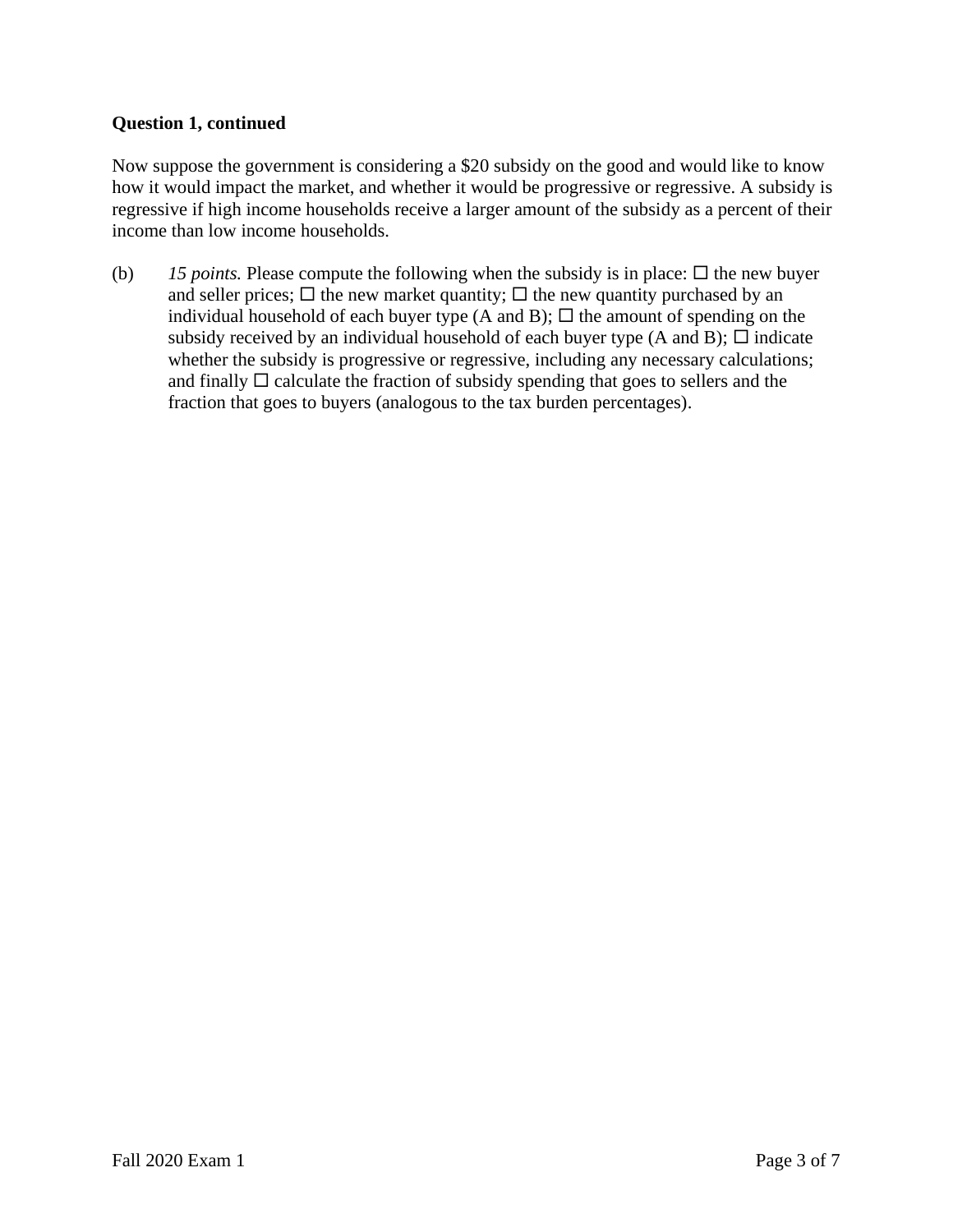# **Question 2 (15 points)**

Although pollution and other negative externalities can be managed by taxes, governments sometimes prefer a more direct approach and require firms to purchase equipment to eliminate the externalities (e.g., requiring pollution controls on smokestacks). Such an approach is a bit like a tax except that the firm has to buy equipment instead of sending cash to the government.

Suppose an area is served by two electricity sources: W, a wind farm, and C, a coal power plant. The price of electricity is currently \$40. W is producing 1000 units and has a supply elasticity  $\eta_W = 2$ . C is producing 2000 units and has a perfectly elastic supply curve with a  $WTA_C = $40$ . Total consumption is initially 3000 units and the demand elasticity is  $\eta = -0.2$ .

Production from C contributes to climate change and the government is considering requiring it to use an emissions-control technology. The technology would cost C an additional \$20 on each unit it produces; that is, it would be similar to a \$20 tax on C except that the money would be spent on equipment rather than being given to the government. Since W does not produce emissions it would not need to purchase the equipment.

(a) Suppose the technology requirement is put in place. Please compute the following:  $\Box$  the new market price;  $\Box$  the new total quantity consumed;  $\Box$  the new quantity produced by W;  $\Box$  the new quantity produced by C;  $\Box$  the change in CS;  $\Box$  the change in PS for each producer; and  $\Box$  the total amount spent by C on new equipment. (Additional space is available on the next page.)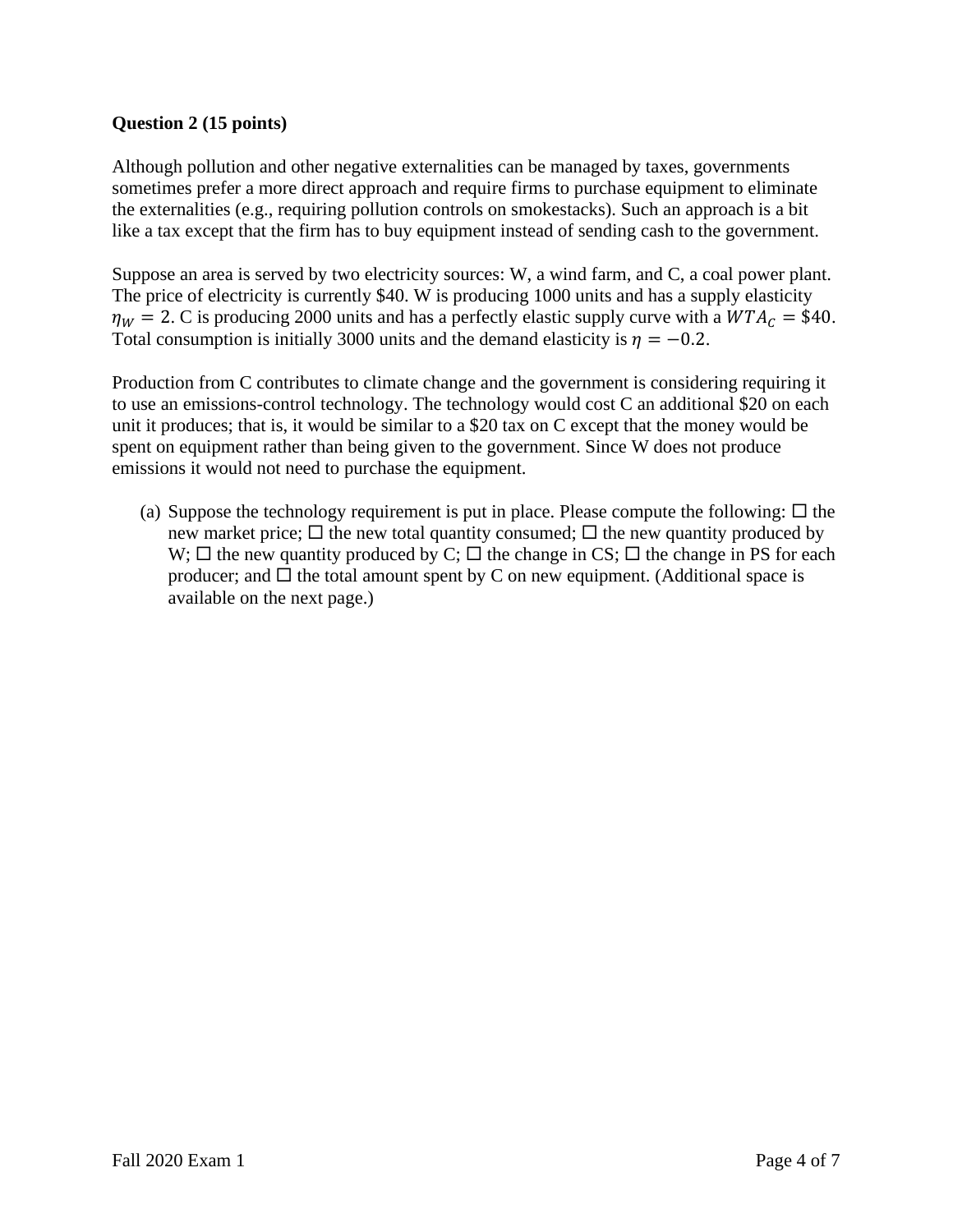**Additional space for Question 2.**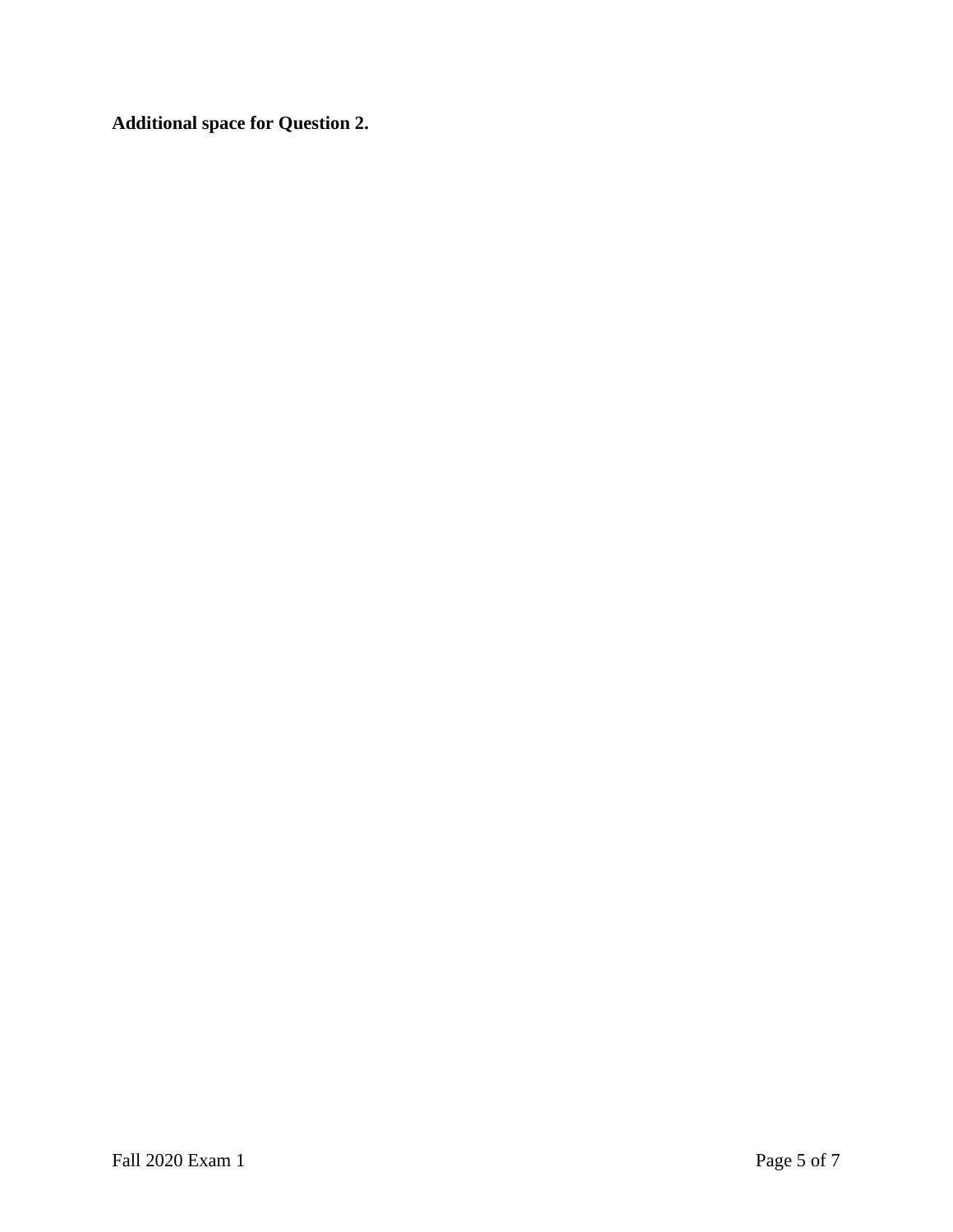## **Question 3 (15 points)**

The government would like to intervene in the market for a good that creates a positive externality. The market WTP and WTA curves for the good are given below, as is the MB curve for the externality. Initially there is no tax or subsidy.

 $WTP = 2000 - 7 * Q_M^D$  $WTA = 3 * Q_M^S$  $MB_e = 2 * Q_M^D$ 

(a) Please determine:  $\Box$  the initial market equilibrium price and quantity in the absence of a policy;  $\Box$  the efficient quantity;  $\Box$  the efficient buyer and seller prices;  $\Box$  the subsidy rate that would move the market to the efficient equilibrium;  $\Box$  the resulting change in CS;  $\Box$  the change in PS;  $\Box$  the change in government revenue;  $\Box$  the change in the benefits created by the externality; and  $\Box$  the change in SS resulting from the policy. (Additional space is available on the next page.)